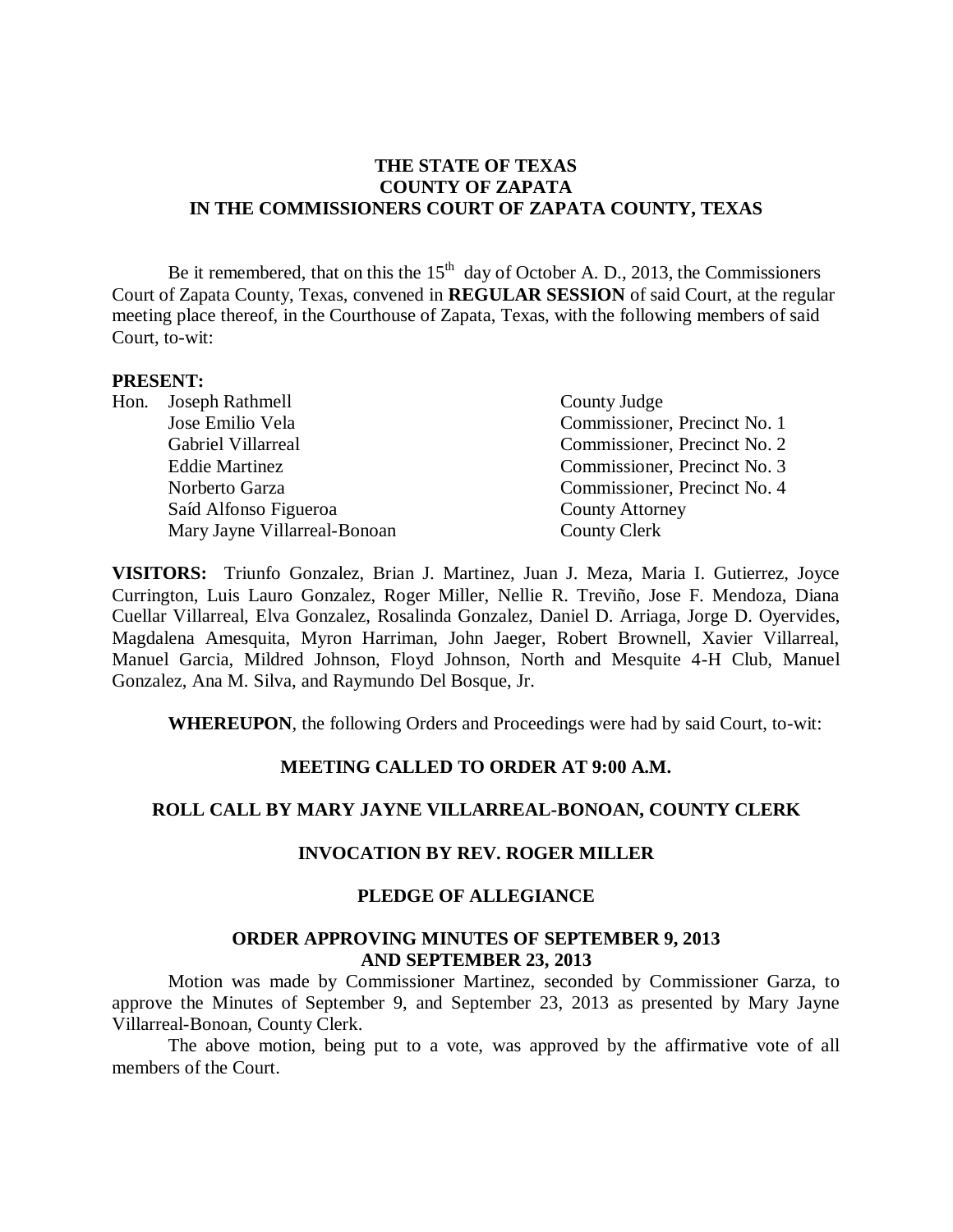### **MONTHLY REPORT OF ZAPATA FAMILY MEDICAL CLINIC**

Mrs. Elva Gonzalez of Laredo Medical Center gave the monthly report for September 2013. Mrs. Gonzalez stated that September numbers are up and are expected to continue to increase with the colder months ahead.

## **COMMUNICATIONS**

Commissioner Vela informed the Court that the Lopeño Learning Center will receive seven new computers through a grant.

Jim, a resident of Sunshine Lane in 4 Seasons, addressed the Court regarding the sewer system problems. Winter Texans will be arriving in a couple of months and the sewer problems persist. They are here as a group to see what is going on. Commissioner Martinez stated that there were problems with the engineer taking care of the project. Manuel Gonzalez and Jeff Puig addressed the Court and stated that updates have been completed and request permission to proceed with submission for funding.

Ramiro Hernandez reported on the Boys and Girls Club. He submitted the summer report and Profit / Loss Report for September. He stated that the summer pool was a very successful project and will soon start planning for the next season. Power house has also proven to be successful, children are assisted with homework. A \$10,000 grant was received from Texas Alliance. SMART Moves program gives \$50 per child. The program uses a team approach involving Club staff, peer leaders, patents and community representatives to provide services to the children. Approximately 9,825 meals were provided in Zapata and San Ygnacio.

Mr. Hernandez stated that utilities have been reduced.

The Boys and Girls Club will have a Halloween Festival on October 31.

Marissa Ramirez with TXDot addressed the Court regarding some arroyo erosions on the highway. TXDot crew will be addressing the problem this week. She also requested to borrow caliche that was given to the County.

## **MONTHLY REPORT BY ZAPATA COUNTY TAX ASSESSOR/COLLECTOR**

Luis Lauro Gonzalez, Zapata County Tax Assessor/Collector, reported Hotel/Motel Tax in the amount of \$15,019.05 with a total of \$154,163.52 for 2012-2013. Tax collections were \$78,047.84.

## **REPORT ON HELPING HANDS FOOD PANTRY BENEFIT DANCE**

Romeo Salinas reported on Helping Hands Food Pantry Benefit Dance. They received income in the amount of \$7,913.00; expenses were \$5,298.00 for a total profit of \$2,615.00.

## **ORDER APPROVING INVOICES**

Motion was made by Commissioner Vela, seconded by Commissioner Garza, to approve invoices as presented by Triunfo Gonzalez, County Auditor. Approval will include P.O. #1369462 in an amount of \$12,794.63 for John Deere (excavator for landfill.)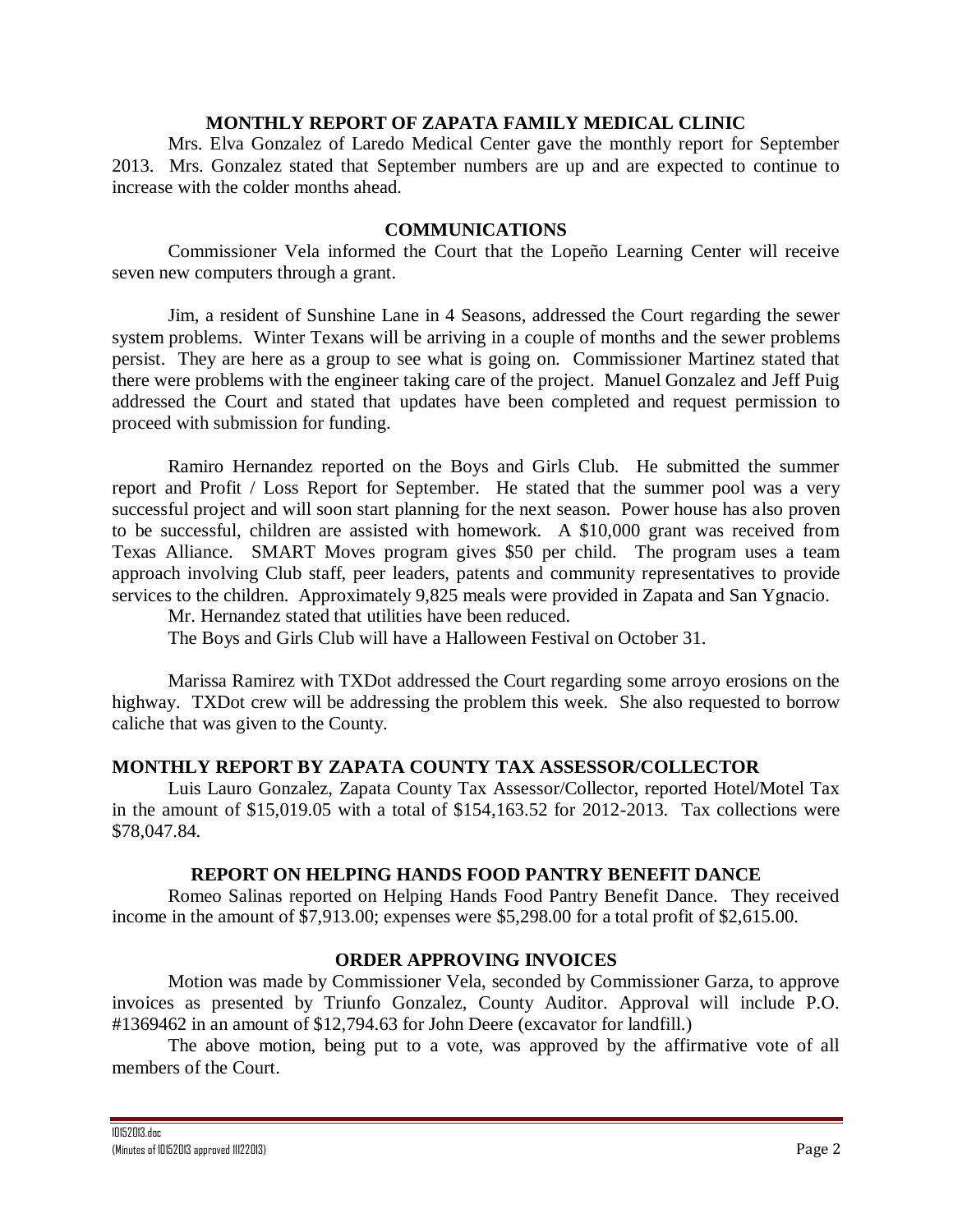### **ORDER APPROVING CHECKS ISSUED**

Motion was made by Commissioner Martinez, seconded by Commissioner Garza, to approve checks issued as requested by Hon. Romeo Salinas, County Treasurer. Approval will include P.O. #1369462 in an amount of \$12,794.63 for John Deere (excavator for landfill.)

The above motion, being put to a vote, was approved by the affirmative vote of all members of the Court.

### **ORDER APPROVING TREASURER'S REPORT**

Motion was made by Commissioner Villarreal, seconded by Commissioner Martinez, to approve Treasurer's Report as presented by Romeo Salinas, County Treasurer.

The above motion, being put to a vote, was approved by the affirmative vote of all members of the Court.

## **ORDER APPROVING PROCLAMATION COMMEMORATING 4-H WEEK IN ZAPATA COUNTY**

Motion was made by Commissioner Garza, seconded by Commissioner Villarreal, to approve proclamation commemorating National 4-H Week in Zapata County.

The above motion, being put to a vote, was approved by the affirmative vote of all members of the Court.

# **ORDER TO TABLE REQUEST BY COUTY JUDGE REGARDING CONSTRUCTION OF A SHOW BARN ADJACENT TO THE OSWALDO H. AND JUANITA RAMIREZ EXHIBIT HALL**

Motion was made by Commissioner Garza, seconded by Commissioner Vela, to table request by Judge Rathmell regarding a commitment to provide funding of \$250,000.00 (unnamed donor) for the construction of a Show Barn adjacent to the Oswaldo H. and Juanita Ramirez Exhibit Hall with the County providing in-kind services of site preparation as requested by Hon. Joe Rathmell, County Judge.

The above motion, being put to a vote, was approved by the affirmative vote of all members of the Court.

## **NO ACTION ON REQUEST BY JUDGE RATHMELL REGARDING REVIEW AND POSSIBLE ACTION ON AGREEMENT WITH FIRST FINANCIAL GROUP OF AMERICA**

Mr. Salinas presented the Court with First Financial Group's contract and questioned certain criteria. A representative from First Financial Group stated that TPA services are not free and First Financial Group offers extended services. The agency pays fees and no fees are passed to the County other than the 2% for COBRA which is a Federal requirement. (No action was taken by the Court.)

### **ORDER APPROVING DESIGNATED LOCATION OF BURIAL OF ZAPATA RISING TIME CAPSULE**

Motion was made by Commissioner Vela, seconded by Commissioner Martinez, to approve the West side of the Courthouse next to the existing veterans monument, as the designated location for the burial of the Zapata Rising Time Capsule.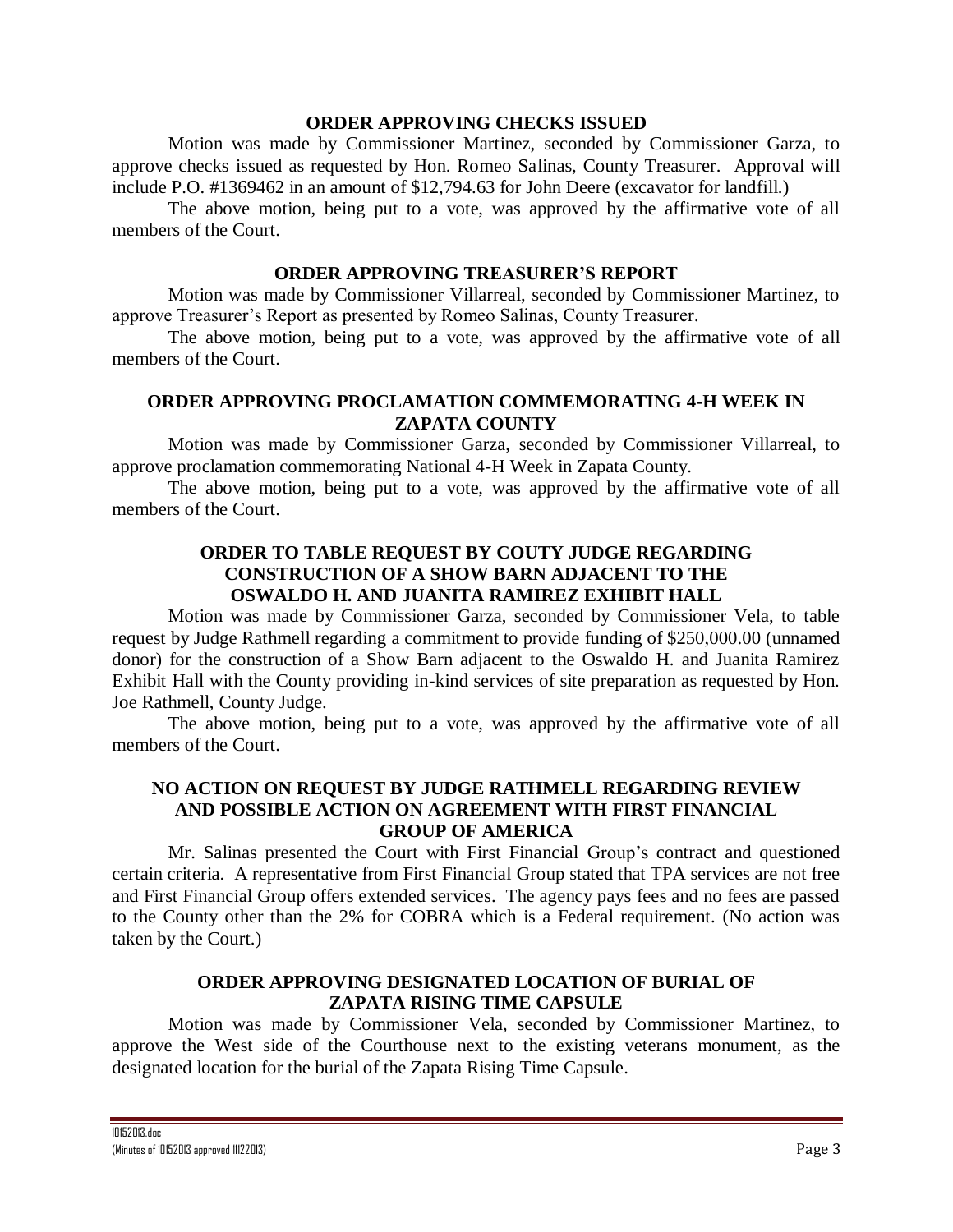The above motion, being put to a vote, was approved by the affirmative vote of all members of the Court.

## **ORDER APPROVING TRANSFER FROM ROYALTIES TO CAPITAL OUTLAY Z.T.E.C. INFRASTRUCTURE IN AN AMOUNT OF \$20,000.00**

Motion was made by Commissioner Garza, seconded by Commissioner Vela, to approve a line item transfer from Royalties 10-370-901 to the Capital Outlay 10-695-693 Z.T.E.C. Infrastructure in the amount of \$20,000.00 as requested by Hon. Joe Rathmell, County Judge.

The above motion, being put to a vote, was approved by the affirmative vote of all members of the Court.

## **ORDER TO AMEND LINE ITEM 10-455-226 FROM GENERAL FUND – JUSTICE OF THE PEACE CAR ALLOWANCE PCT. 2 FROM \$0 TO \$2,400**

Motion was made by Commissioner Martinez, seconded by Commissioner Garza, to amend line item 10-455-226 from General Fund - Justice of the Peace Car Allowance, Pct. 2 from ZERO dollars (\$0.00) to TWO THOUSAND FOUR HUNDRED (\$2,400.00) as requested by Hon. Joe Rathmell, County Judge.

The above motion, being put to a vote, was approved by the affirmative vote of all members of the Court.

# **NO ACTION WAS TAKEN ON REQUEST BY COMMISSIONER VELA REGARDING DISCUSSION AND POSSIBLE ACTION TO ADDRESS THE RECENT NEWSPAPER LETTER WRITTEN BY CITY OF LAREDO UTILITIES DIRECTOR, MR. TOMAS RODRIGUEZ, REGARDING REGION M WATER PLANNING COMMITTEE'S APPROVAL AND POSSIBLE FEDERAL FUNDING (FRRA) OF A PROPOSED LOW WATER WEIR PROJECT FOR WEBB COUNTY**

# **ORDER AUTHORIZING COUNTY ATTORNEY TO CREATE GUIDELINES AND WRITTEN POLICY REGARDING ZAPATA COUNTY CEMETERY BURIAL PLOTS**

Motion was made by Commissioner Vela, seconded by Commissioner Garza, to authorize County Attorney to get together with County Treasurer and create guidelines and written policies regarding available plot reservations, purchases, improvements, and general maintenance of burial plots at Zapata County Cemetery as requested by Hon. Jose E. Vela, Commissioner, Pct. 1.

The above motion, being put to a vote, was approved by the affirmative vote of all members of the Court.

## **PRESENTATION BY REPRESENTATIVE OF BUCKNER FOUNDATION**

A presentation was made by a representative of the Buckner Foundation. He stated that the Buckner Foundation delivers aid and humanitarian help to needy families. They work with schools and deliver jackets, heaters, shoes, etc. Sixty percent of funds go to Zapata County. The program is an alliance of organizations of volunteer groups. They urge the Honor Society and UIL to involve children in the community to help. Ms. Zamora was unable to attend Commissioners Court today.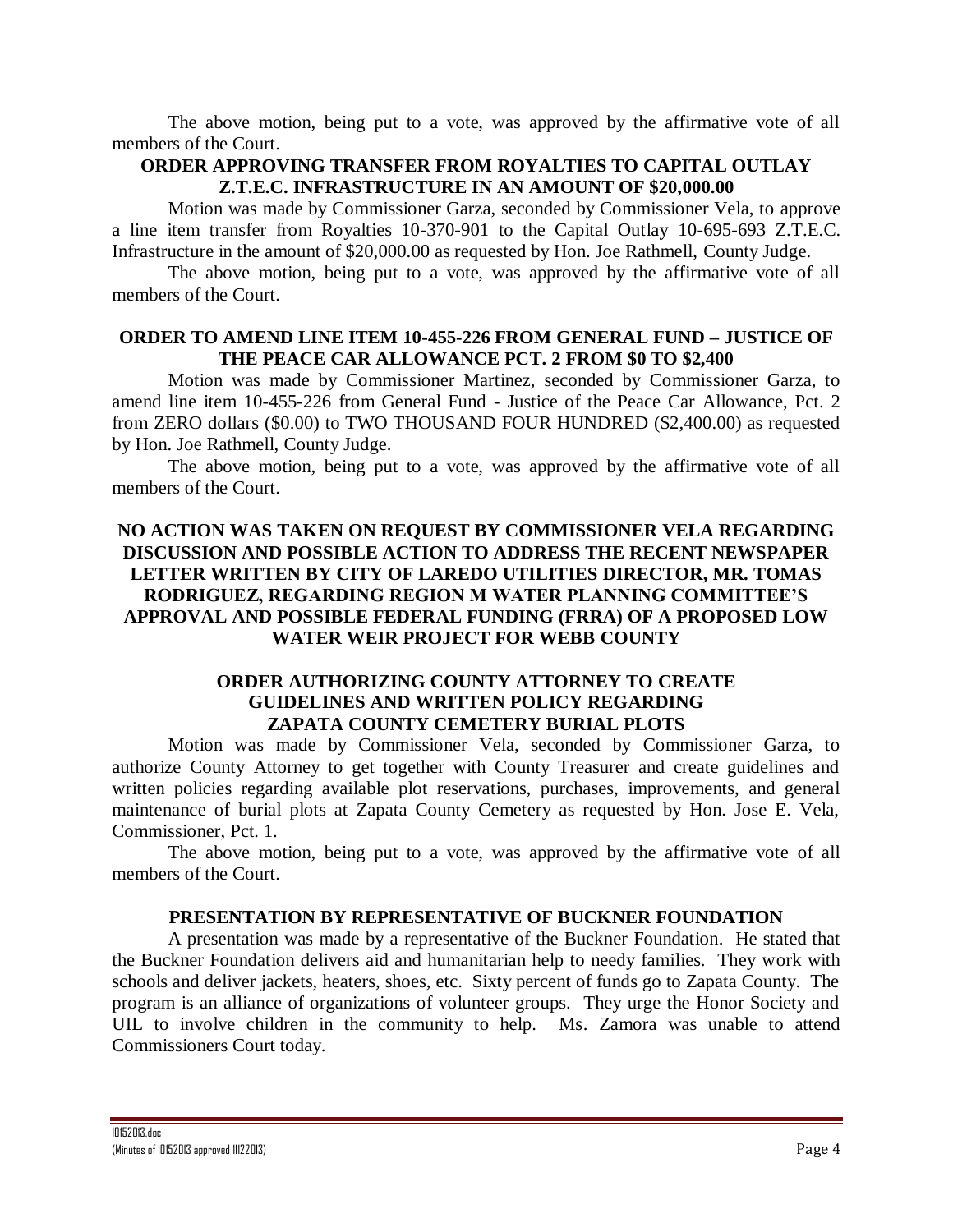#### **ORDER TO AMEND FUND 15, SPECIAL ROAD AND BRIDGE PCT. 3, SLOT #5**

Motion was made by Commissioner Garza, seconded by Commissioner Villarreal, to amend Fund 15 of Special Road and Bridge, Pct. 3 (page of the General Order), Slot #5 to change the hourly rate from \$9.00 per hour to \$12.59 per hour due to error as requested by Hon. Eddie Martinez, Commissioner Pct. 3.

The above motion, being put to a vote, was approved by the affirmative vote of all members of the Court.

## **ORDER TO AMEND FUND 10, PARK BUILDINGS, PCT 3, SLOT 3**

Motion was made by Commissioner Garza, seconded by Commissioner Vela, to amend Fund 10, Park Buildings, Pct. 3 (page 4 of the General Order), Slot #3 from Labor/Maintenance to CDL Driver and change the hourly rate from \$8.25 per hour to \$9.00 per hour as requested by Hon. Eddie Martinez, Commissioner, Pct. 3.

The above motion, being put to a vote, was approved by the affirmative vote of all members of the Court.

## **ORDER TO TRANSFER JOSE HOMERO GONZALEZ**

Motion was made by Commissioner Martinez, seconded by Commissioner Garza, to transfer Jose Homero Gonzalez to vacant slot #12, Fund 15, Special Road and Bridge at \$8.25 per hour as requested by Jose Francisco Mendoza, County Shop Supervisor.

The above motion, being put to a vote, was approved by the affirmative vote of all members of the Court.

## **ORDER APPROVING BID FOR REPAIRS OF LOPEÑO CIVIC CENTER**

Motion was made by Commissioner Garza, seconded by Commissioner Vela, to approve a bid of \$10,872.00 by Eli Alaniz, being the lowest bidder, for repairs to the Lopeño Civic Center as requested by Nellie R. Treviño, Personnel Director.

The above motion, being put to a vote, was approved by the affirmative vote of all members of the Court.

## **ORDER APPROVING BID FOR REPAIRS TO ZAPATA COUNTY LIBRARY**

Motion was made by Commissioner Martinez, seconded by Commissioner Villarreal, to approve a bid of \$2,800.00 by Eli Alaniz, being the lowest bidder, for repairs to the Zapata County Library as requested by Nellie R. Treviño, Personnel Director.

The above motion, being put to a vote, was approved by the affirmative vote of all members of the Court.

## **ORDER APPROVING BID FOR REPAIRS TO ZAPATA COUNTY FIRE DEPARTMENT**

Motion was made by Commissioner Martinez, seconded by Commissioner Villarreal, to approve a bid of \$7,733.10, by Paul Garza Roofing, being the lowest bidder, for repairs to the Zapata County Fire Department as requested by Nellie R. Treviño, Personnel Director.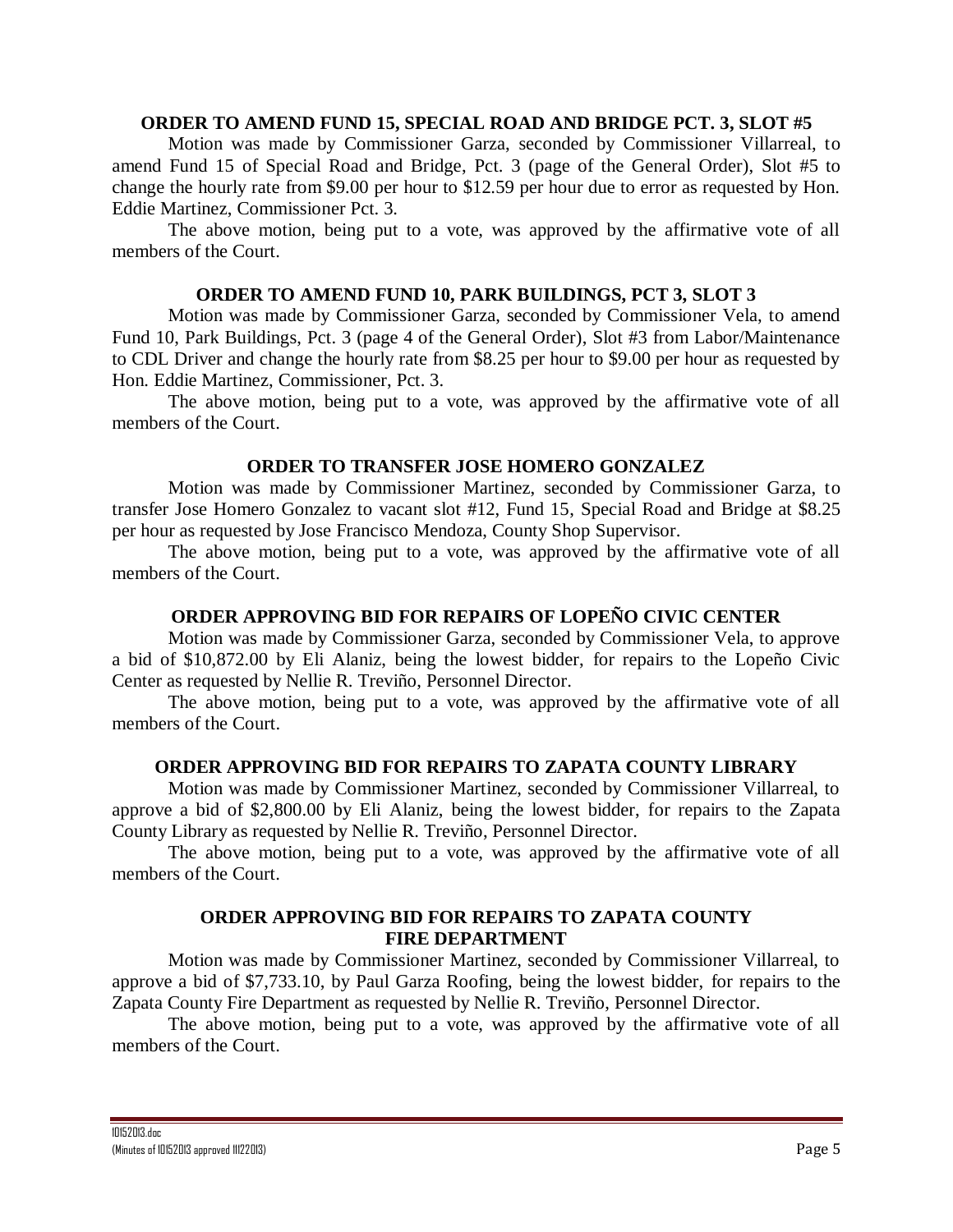## **ORDER ACCEPTING RESIGNATION OF GERARDO GARZA AND ALLOWING FIRE CHIEF TO HIRE FIRE FIGHTER/E.M.T.**

Motion was made by Commissioner Martinez, seconded by Commissioner Vela, to accept the resignation of Gerardo Garza and allow the Fire Chief to hire a Fire Fighter/E.M.T. for slot #14 at \$10.60 per hour as requested by Juan J. Meza, Fire Chief.

The above motion, being put to a vote, was approved by the affirmative vote of all members of the Court.

## **ORDER APPROVING PAY INCREASE FOR EMPLOYEES THAT SUCCESSFULLY COMPLETED CERTIFIED FIRE FIGHTER REQUIREMENTS**

Motion was made by Commissioner Garza, seconded by Commissioner Martinez, to approve a pay increase for the employees that have successfully completed all course requirements to become certified Fire Fighters as requested by Juan J. Meza, Fire Chief.

a. Jose Luis Resendez from \$12.39 per hour to \$12.60 an hour (\$.21)

b. Jorge A. Gutierrez from \$10.29 per hour to \$10.54 per hour (\$.25)

The above motion, being put to a vote, was approved by the affirmative vote of all members of the Court.

# **ORDER APPROVING PAY INCRESE TO EMPLOYEES THAT SUCCESSFULLY COMPLETED FIRE INVESTIGATOR REQUIREMENTS**

Motion was made by Commissioner Garza, seconded by Commissioner Martinez, to approve a pay increase to employees that have successfully complete all course requirements to become Fire Investigators as requested by Juan J. Meza, Fire Chief.

- a. Jose Oyervides, from \$13.25 per hour to \$13.40 per hour (\$.15)
- b. Daniel Arriaga, from \$10.54 per hour to \$10.69 per hour (\$.15)
- c. William Butterfield, from \$10.60 per hour to \$10.85 per hour (\$.15)

The above motion, being put to a vote, was approved by the affirmative vote of all members of the Court.

# **ORDER APPROVING PAY INCREASE FOR ISRAEL GUTIERREZ FOR PROMOTION TO LIEUTENANT AND VICTOR VILLARREAL**

Motion was made by Commissioner Garza, seconded by Commissioner Martinez, to approve a pay increase for Israel Gutierrez of \$2.13 per hour from \$10.86 per hour to \$12.99 per hour due to his promotion as Lieutenant and an increase of \$.15 to Victor Villarreal as requested by Juan J. Meza, Fire Chief.

The above motion, being put to a vote, was approved by the affirmative vote of all members of the Court.

# **ORDER TO TABLE REQUEST BY RENE SALINAS AND NORA BENAVIDES, EVENT REPRESENTATIVES, FOR USE OF ZAPATA COUNTY PAVILION FREE OF CHARGE ON OCTOBER 31, 2013 FOR HALLOWEEN HAUNTED HOUSE TO BENEFIT ZAPATA HIGH SCHOOL CLASS OF 2015 AND U.I.L. ONE ACT PLAY**

Motion was made by Commissioner Martinez, seconded by Commissioner Garza, to table request by Rene Salinas and Nora Benavides, Event Representatives, for use of the Zapata County Pavilion, free of charge, on October 31, 2013 for a Halloween Haunted House to benefit the Zapata High School Class of 2015 and U.I.L. One Act.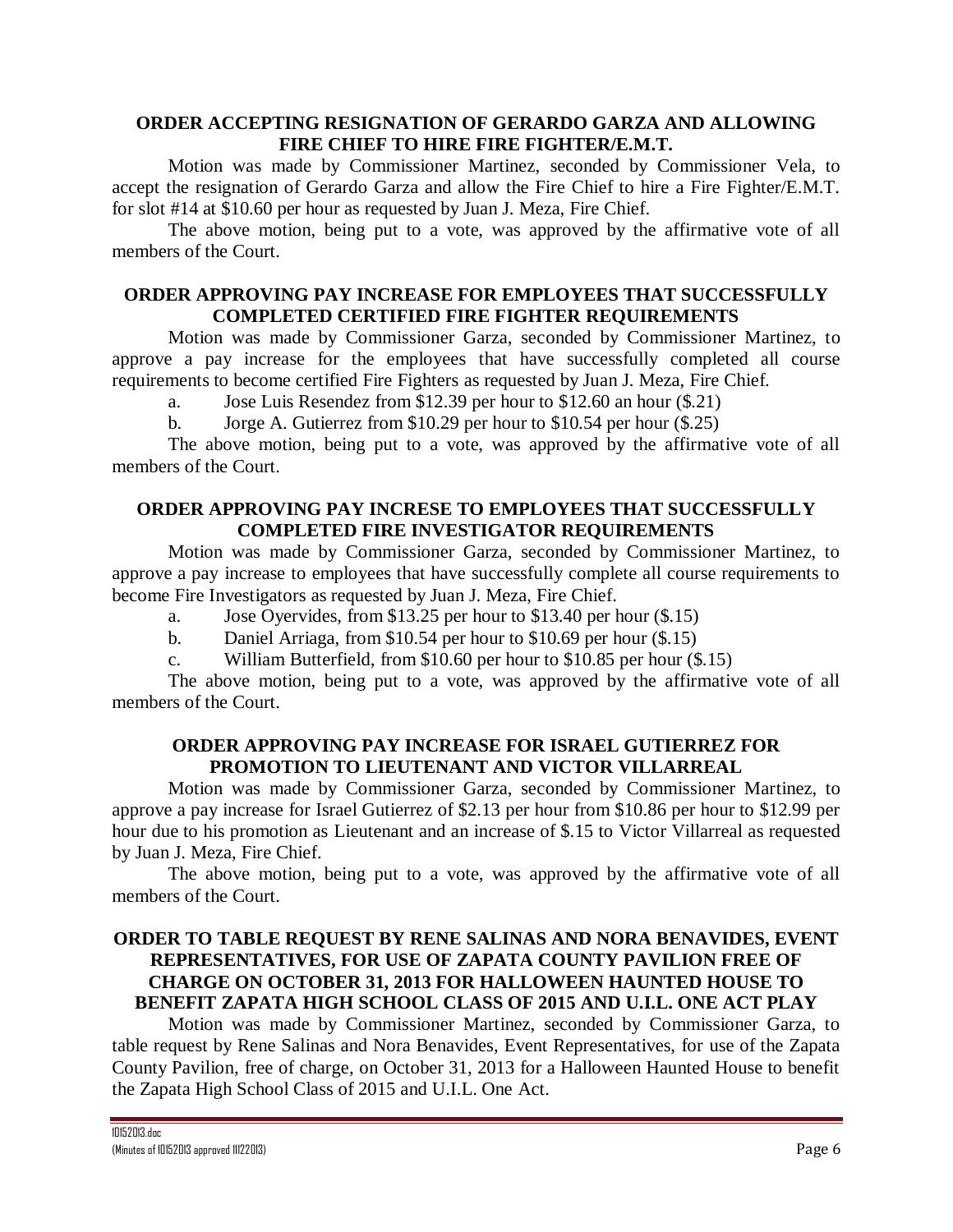The above motion, being put to a vote, was approved by the affirmative vote of all members of the Court.

# **ORDER APPROVING REQUEST FOR CONTINUED USE OF OFFICE SPACE AND UTILITIES BASED ON PAST AGREEMENT**

Motion was made by Commissioner Martinez, seconded by Commissioner Garza, to approve request by Magdalena Amesquita of SCAN, on request for continued use of the office space and utilities based on past agreement through (SCAN) Serving Children and Adults in Need and Zapata County).

The above motion, being put to a vote, was approved by the affirmative vote of all members of the Court.

# **ORDER APPROVING DEVELOPMENT OF MUSEUM GROUNDS ACCORDING TO MASTER PLAN AND DEDICATION OF JOHNNY RATHMELL PLAZA**

Motion was made by Commissioner Vela, seconded by Commissioner Garza, to approve in-kind funding for the development of the museum grounds according to the master plan and dedication of Johnny Rathmell Plaza as requested by Dr. Hildegardo Flores, Ed. D., Director of Zapata County Museum of History.

Discussion: There is a quote for \$40,000 to construct the kiosk plus an additional \$10,000 for the picket fence. Eddie Martinez will donate \$1,000.00 from his personal business and the Rathmell Family will donate \$10,000.00.

The above motion, being put to a vote, was approved by the affirmative vote of all members of the Court.

# **ORDER APPROVING A CONTRACT WITH MLD ARCHITECTS, INC., TO PERFORM ARCHITECTUAL AND ROOF CONSULTING SERVICES**

Motion was made by Commissioner Vela, seconded by Commissioner Garza, to approve a contract with MLD Architects, Inc. to perform architectural and roof consulting services, not to exceed EIGHTY NINE THOUSAND NINE HUNDRED SIXTY DOLLARS (\$89,960.00), and any other matters incident thereto; and to authorize the County Judge to execute all relevant documents as requested by Fortunato Paredes, Attorney at Law, J. Cruz and Associates.

The above motion, being put to a vote, was approved by the affirmative vote of all members of the Court.

## **ORDER APPROVING ENGINEERING CONTRACT WITH EDGAR STACY AND ASSOCIATE4S TO ADDRESS HVAC SYSTEM, SPINKLER SYSTEM, AND PLUMBING ISSUES IN ZAPATA COUNTY COURTHOUSE**

Motion was made by Commissioner Vela, seconded by Commissioner Garza, to approve to enter in a professional engineering contract with Edgar Stacy and Associates to address HVAC System (maintenance of positive air pressure), sprinkler system, and plumbing issues in the Zapata County Courthouse, not to exceed TWENTY ONE THOUSAND EIGHT HUNDRED DOLLARS (\$21,800.00), and any other matters incident thereto; and to authorize County Judge to execute all relevant documents as requested by Fortunato Paredes, Attorney at Law, J. Cruz and Associates.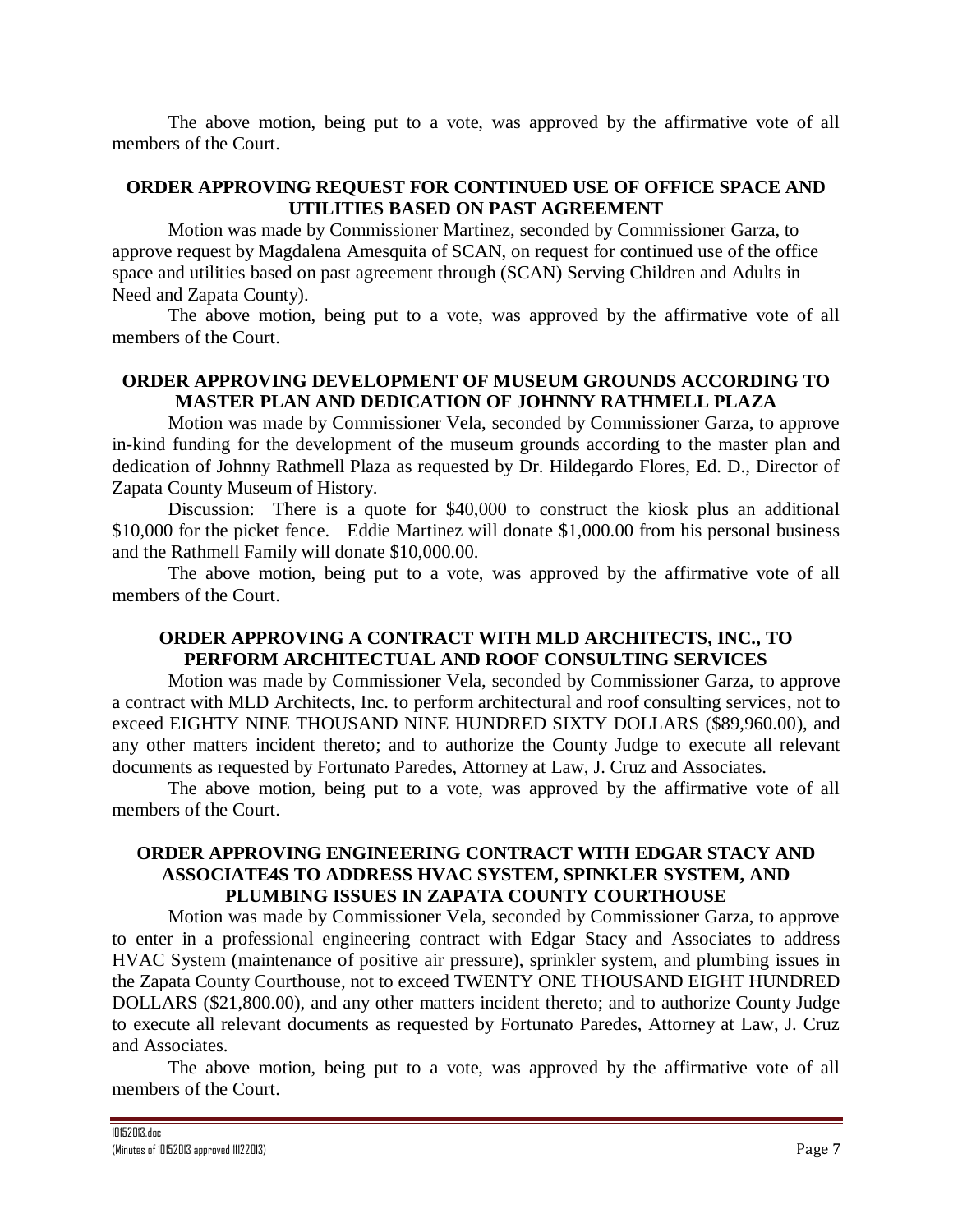# **NO ACTION WAS TAKEN ON REQUEST BY KARRAN WESTERMAN WITH THE CONVENTION AND VISITORS BUREAU REGARDING USE OF OSWALDO H. AND JUANITA RAMIREZ EXHIBIT HALL ON OCTOBER 26, 2013 FOR WRESTLING FUNDRAISING EVENT TO BENEFIT TOYS FOR TOTS**

# **ORDER APPROVING RESOLUTION AUTHORIZING GRANT OF \$637.75 FROM ZAPATA COUNTY TO ZAPATA COUNTY NUTRITION PROGRAM FOR TEXAS DEPARTMENT OF AGRICULTURE TEXAS FEEDING TEXAS HOME DELIVERED MEALS GRANT PROGRAM**

Motion was made by Commissioner Martinez, seconded by Commissioner Garza, to approve a Resolution authorizing a grant of \$637.75 from Zapata County to the Zapata County Nutrition Program for the Texas Department of Agriculture Texas Feeding Texas Home Delivered Meals Grant Program as requested by Rosalinda Gonzalez, Nutrition Center Director.

The above motion, being put to a vote, was approved by the affirmative vote of all members of the Court.

## **ORDER APPROVING LINE ITEM TRANSFER**

Motion was made by Commissioner Martinez, seconded by Commissioner Garza, to approve the following line-item transfer:

|             | <b>DEPARTMENT</b>                  | LINE ITEM  | <b>FUND</b> | <b>AMOUNT</b> |
|-------------|------------------------------------|------------|-------------|---------------|
| <b>FROM</b> | <b>Nutrition Center</b>            | 38-648-427 | Travel      | \$528.00      |
| <b>TO</b>   | Information & Asst.   $37-645-427$ |            | Travel      | \$528.00      |

as requested by Rosalinda Gonzalez, Nutrition Center Director.

The above motion, being put to a vote, was approved by the affirmative vote of all members of the Court.

## **ORDER APPROVING STREET LIGHTS AND SPEED HUMPS**

Motion was made by Commissioner Martinez, seconded by Commissioner Garza, to approve a street light at the following address:

a. 1407 Glenn Street (Zapata)

as requested by Hon. Jose E. Vela, Commissioner, Pct. 1.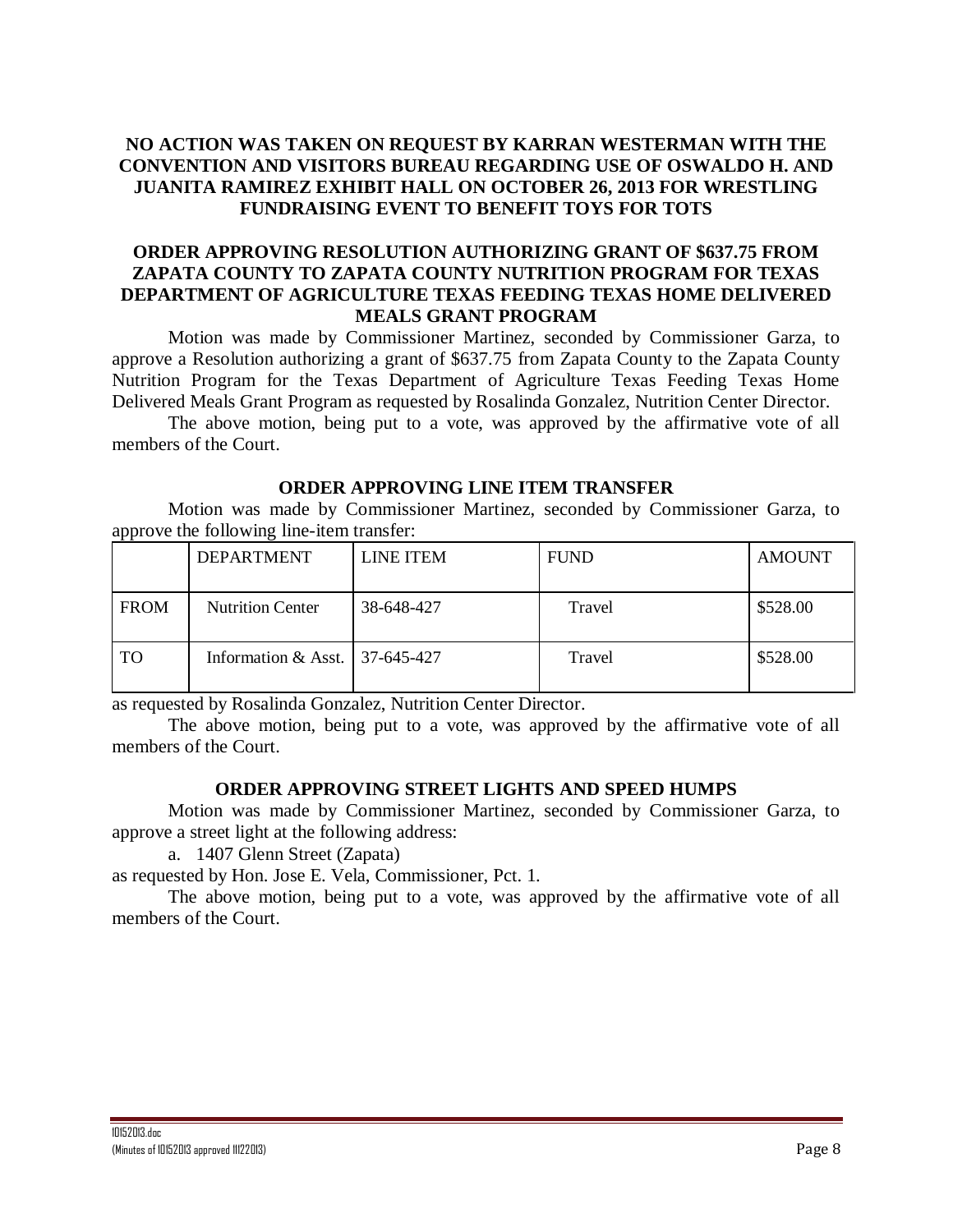Motion was made by Commissioner Martinez, seconded by Commissioner Garza, to approve street lights at the following address:

- a. 302 Miraflores (Zapata)
- b. 204 Garza Ave. in San Ygnacio
- c. Guerrero Street (between Uribe and Mina Ave.) in San Ygnacio
- d. 2212 Brazos (Zapata)
- e. 2006 Alamo (Zapata)

as requested by Hon. Gabriel Villarreal, Commissioner, Pct. 2.

The above motion, being put to a vote, was approved by the affirmative vote of all members of the Court.

Motion was made by Commissioner Martinez, seconded by Commissioner Garza, to approve a speed hump at Hidalgo Street (between 25th and 26th Ave. in Zapata) as requested by Hon. Gabriel Villarreal, Commissioner, Pct. 2.

The above motion, being put to a vote, was approved by the affirmative vote of all members of the Court.

Motion was made by Commissioner Martinez, seconded by Commissioner Garza, to approve street lights at the following address:

- a. 3708 Eagle St.
- b. 5321 Pascual Lane
- c. On dead end of Peña Lane
- d. 5411 Grande Lane
- e. 5003 Laredo Lane
- f. 5412 Monterey & McAllen Lane
- g. 5010 Pharr & Siesta Lane

as requested by Hon. Eddie Martinez, Commissioner Pct. 3.

The above motion, being put to a vote, was approved by the affirmative vote of all members of the Court.

Motion was made by Commissioner Martinez, seconded by Commissioner Garza, to approve a speed hump at Siesta Lane & Monterrey as requested by Hon. Eddie Martinez, Commissioner, Pct. 3.

The above motion, being put to a vote, was approved by the affirmative vote of all members of the Court.

#### **ADJOURN**

Motion to adjourn was made by Commissioner Garza, seconded by Commissioner Martinez, and being put to a vote, was approved by the affirmative vote of all members of the Court.